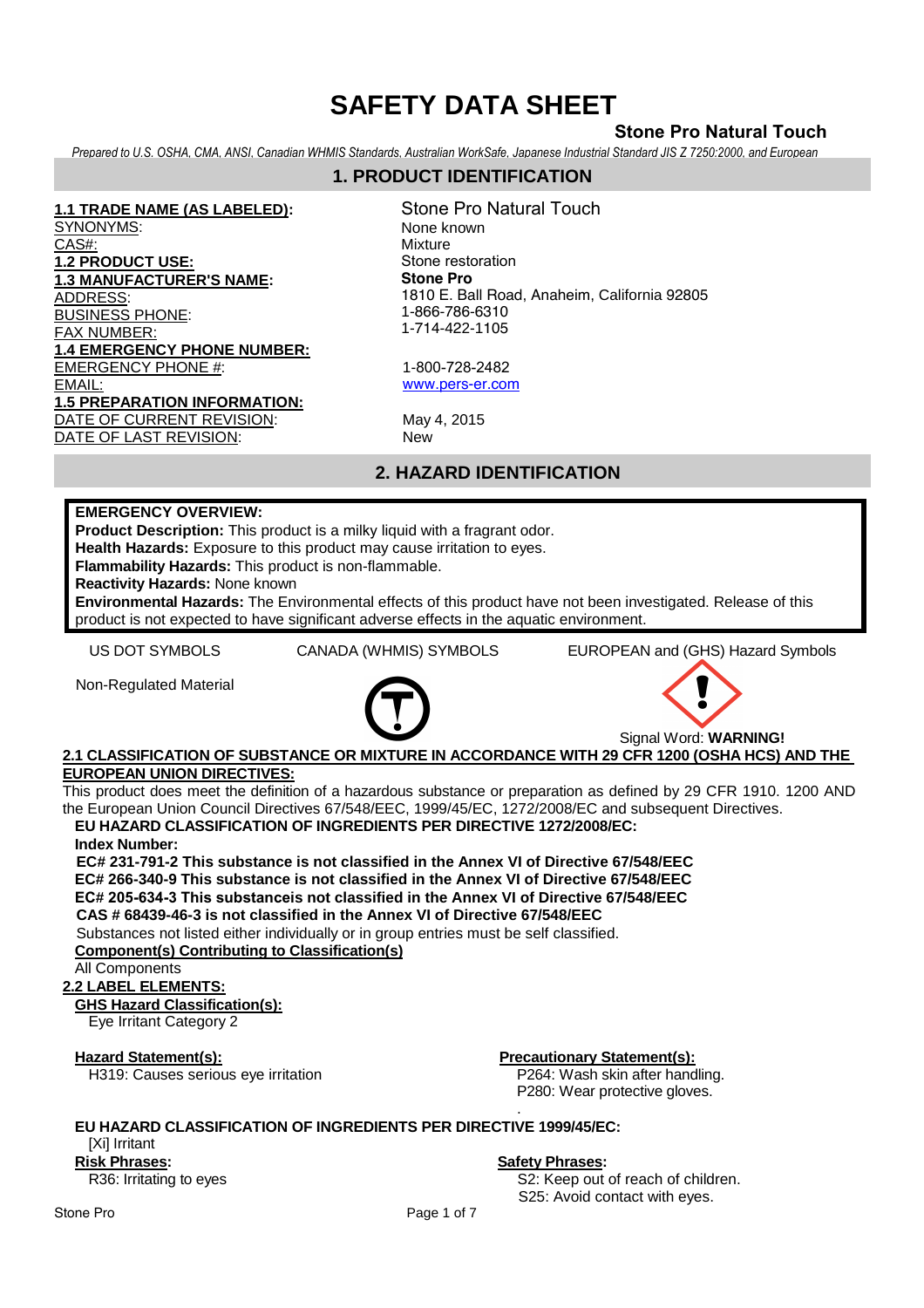### **2.3 HEALTH HAZARDS OR RISKS FROM EXPOSURE:**

**SYMPTOMS OF OVEREXPOSURE BY ROUTE OF EXPOSURE:** The most significant routes of exposure for this product are by skin or eye contact.

**ACUTE:** 

**INHALATION:** Inhalation of mists may be irritating to the respiratory tract.

**CONTACT WITH SKIN:** Repeated or prolonged contact may cause skin irritation.

**EYE CONTACT:** Contact may irritate the eyes, resulting in redness or watering.

**INGESTION:** Ingestion may cause gastrointestinal irritation with nausea and diarrhea.

**CHRONIC**: None known

**TARGET ORGANS: Acute:** Eyes **Chronic:** None Known

**Stone Pro Natural Touch**

# **3. COMPOSITION AND INFORMATION ON INGREDIENTS**

| <b>Hazardous Ingredients:</b>                                                                                                                | WT%      | CAS#       | <b>EINECS#</b>        | Hazard<br><b>Classification</b> | <b>Risk Phrases</b> |
|----------------------------------------------------------------------------------------------------------------------------------------------|----------|------------|-----------------------|---------------------------------|---------------------|
| Water                                                                                                                                        | 80-90%   | 7732-18-5  | 231-791-2             | None                            | None                |
| Dicarboxylic Acid                                                                                                                            | $2 - 5%$ | 6153-56-6  | 205-634-3             | [C] Corrosive, [Xi]<br>Irritant | R34, R36/37/38      |
| Alumina                                                                                                                                      | 10-15%   | 66402-68-4 | 266-340-9             | None                            | None                |
| Nonionic Surfactant                                                                                                                          | $1 - 3%$ | 68439-46-3 | Not Listed in<br>ESIS | [Xi] Irritant                   | R36                 |
| Balance of other ingredients is less than 1% in concentration (or 0.1% for carcinogens, reproductive<br>toxins, or respiratory sensitizers). |          |            |                       |                                 |                     |

NOTE: ALL WHMIS required information is included in appropriate sections based on the ANSI Z400.1-2010 format. This product has been classified in accordance with the hazard criteria of the CPR and the SDS contains all the information required by the CPR, EU Directives and the Japanese Industrial Standard JIS Z 7250: 2000.

# **4. FIRST-AID MEASURES**

### **4.1 DESCRIPTION OF FIRST AID MEASURES:**

**EYE CONTACT:** If product enters the eyes, open eyes while under gentle running water for at least 15 minutes. Seek medical attention if irritation persists.

**SKIN CONTACT:** If product contacts skin, wash skin thoroughly with soap and water after handling. Seek medical attention if irritation develops and persists.

**INHALATION:** If breathing becomes difficult, remove victim to fresh air. If necessary, use artificial respiration to support vital functions. Seek medical attention.

**INGESTION:** If product is swallowed, call physician or poison control center for most current information. If professional advice is not available, do not induce vomiting. Never induce vomiting or give diluents (milk or water) to someone who is unconscious, having convulsions, or who cannot swallow. Seek medical advice. Take a copy of the label and/or SDS with the victim to the health professional.

### **MEDICAL CONDITIONS AGGRAVATED BY EXPOSURE:** None known

### **4.2 SYMPTOMS AND EFFECTS, BOTH ACUTE AND DELAYED:**

Exposure to this product may cause irritation to skin and eyes. Inhalation of fumes/vapors may cause irritation to respiratory system. May be harmful if swallowed with digestive tract irritation, diarrhea and vomiting.

**4.3 RECOMMENDATIONS TO PHYSICIANS:** Treat symptoms and eliminate overexposure.

# **5. FIRE-FIGHTING MEASURES**

### **5.1 FIRE EXTINGUISHING MATERIALS:**

| Use fire extinguishing methods below: |                      |  |  |  |  |
|---------------------------------------|----------------------|--|--|--|--|
| Water Spray: Yes                      | Carbon Dioxide: Yes  |  |  |  |  |
| Foam: Yes                             | Dry Chemical: Yes    |  |  |  |  |
| Halon: Yes                            | Other: Any "C" Class |  |  |  |  |

# **5.2 UNUSUAL FIRE AND EXPLOSION HAZARDS:**

Emits toxic fumes under fire conditions. Explosion Sensitivity to Mechanical Impact: No Explosion Sensitivity to Static Discharge: No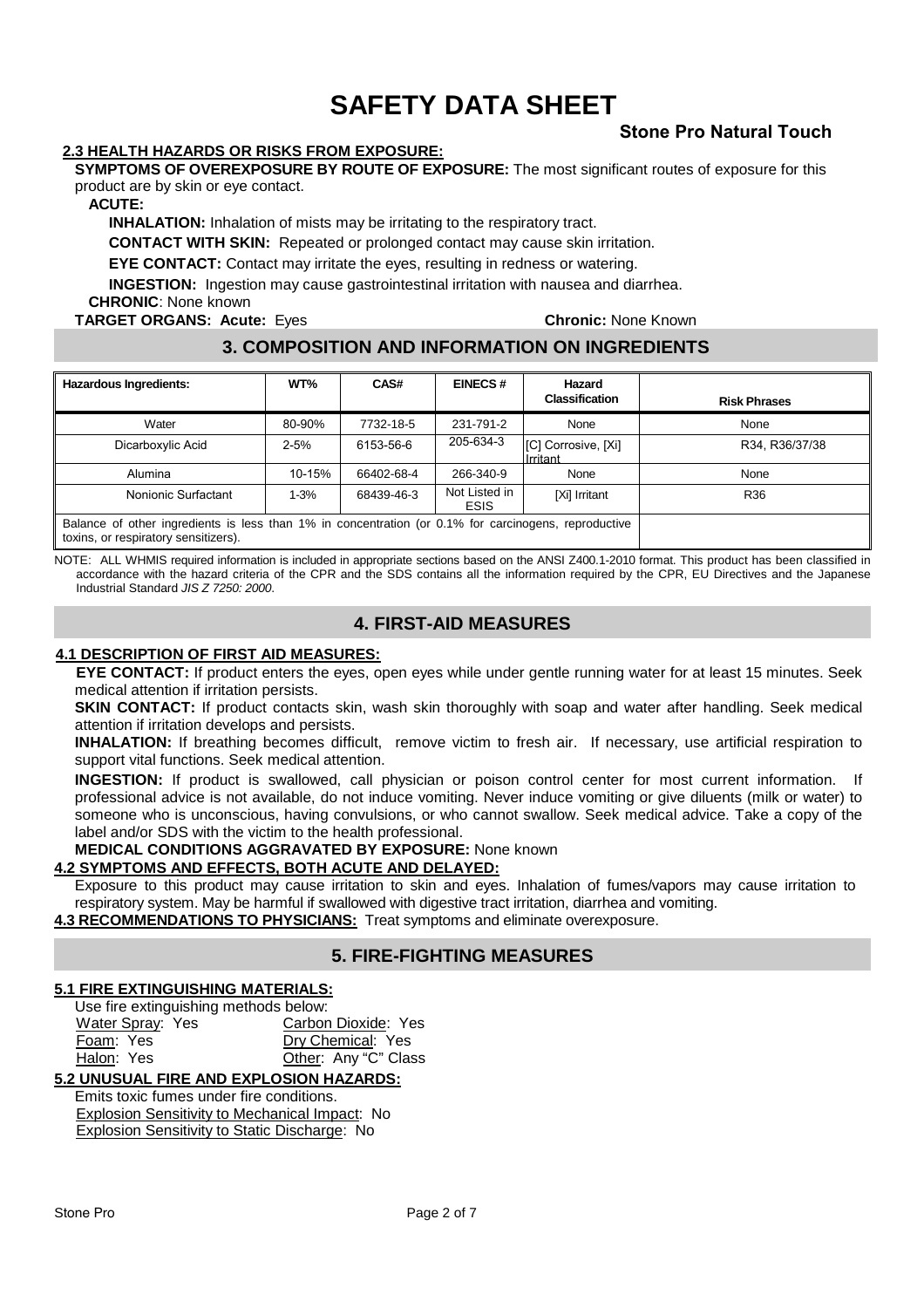### **5.3 SPECIAL FIRE-FIGHTING PROCEDURES:**

# **Stone Pro Natural Touch**

Incipient fire responders should wear eye protection. Structural firefighters must wear Self-Contained Breathing Apparatus and full protective equipment. Isolate materials not yet involved in the fire and protect personnel. Move containers from fire area if this can be done without risk; otherwise, cool with carefully applied water spray. If possible, prevent runoff water from entering storm drains, bodies of water, or other environmentally sensitive areas.<br>NEPA RATING SYSTEM **NFPA RATING SYSTEM HMIS RATING SYSTEM**



**Hazard Scale: 0** = Minimal **1** = Slight **2** = Moderate **3** = Serious **4** = Severe \* = Chronic hazard

# **6. ACCIDENTAL RELEASE MEASURES**

### **6.1 PERSONAL PRECAUTIONS, PROTECTIVE EQUIPMENT AND EMERGENCY PROCEDURES:**

# See section 8.2 for Exposure Controls.

# **6.2 ENVIRONMENTAL PRECAUTIONS:**

Construct a dike to prevent spreading.Keep out of sewers, storm drains, surface waters, and soils.

# **6.3 SPILL AND LEAK RESPONSE:**

Soak up with absorbent material such as clay, sand or other suitable non-reactive material. Place in leak-proof containers. Seal tightly for proper disposal. Dispose of in accordance with U.S. Federal, State, and local hazardous waste disposal regulations and those of Canada and its Provinces, those of Australia, Japan and EU Member States (see Section 13, Disposal Considerations).

# **7. HANDLING and STORAGE**

### **7.1 PRECAUTIONS FOR SAFE HANDLING:**

To prevent skin and eye contact under the foreseeable conditions of use, wear appropriate protective clothing and safety eyewear. When handling, do not eat, drink, or smoke. Wash thoroughly after handling. Avoid breathing fumes. Handle in a well-ventilated work area.

### **7.2 STORAGE AND HANDLING PRACTICES:**

Keep in cool, dry, well-ventilated area in closed containers. Protect containers from physical damage.

### **7.3 SPECIFIC USES:**

Stone restoration

# **8. EXPOSURE CONTROLS - PERSONAL PROTECTION**

### **8.1 EXPOSURE PARAMETERS:**

| <b>Chemical Name</b> | CAS#       | <b>ACGIH TLV</b> | <b>OSHA TWA</b> |
|----------------------|------------|------------------|-----------------|
| Alumina              | 66402-68-4 | Not Listed       | Not Listed      |
| Dicarboxylic Acid    | 6153-56-6  | Not Listed       | Not Listed      |
| Nonionic Surfactant  | 68439-46-3 | Not Listed       | Not Listed      |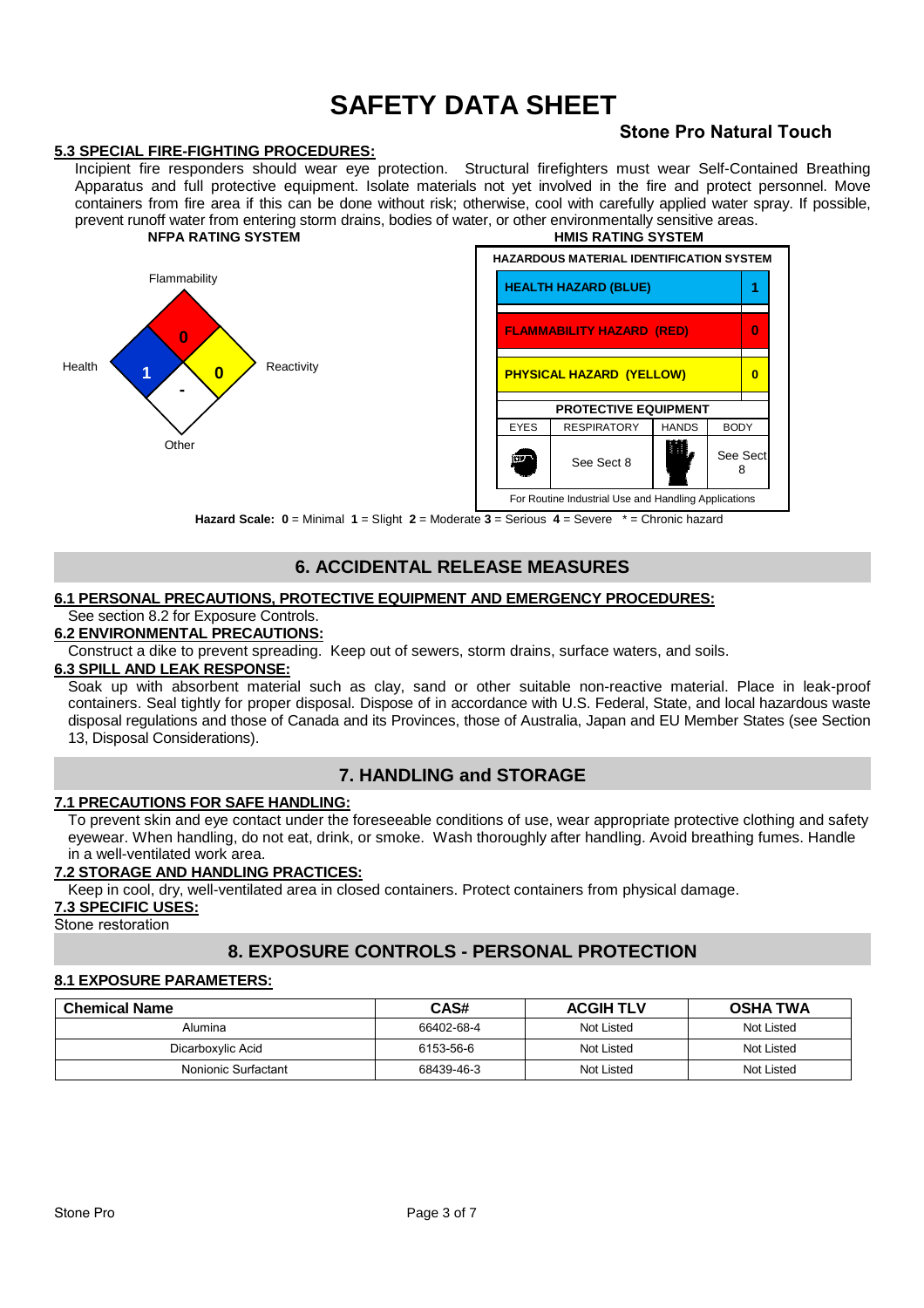### **8.2 EXPOSURE CONTROLS:**

# **Stone Pro Natural Touch**

**VENTILATION AND ENGINEERING CONTROLS:** Use with adequate ventilation to ensure exposure levels are maintained below the limits provided above.

The following information on appropriate Personal Protective Equipment is provided to assist employers in complying with OSHA regulations found in 29 CFR Subpart I (beginning at 1910.132) or equivalent standard of Canada, or standards of EU member states (including EN 149 for respiratory PPE, and EN 166 for face/eye protection), and those of Japan. Please reference applicable regulations and standards for relevant details.

**RESPIRATORY PROTECTION:** Not normally required when using this product. If necessary, use only respiratory protection authorized in the U.S. Federal OSHA Respiratory Protection Standard (29 CFR 1910.134), equivalent U.S. State standards, Canadian CSA Standard Z94.4-93, the European Standard EN149, or EU member states.

**EYE PROTECTION** Safety glasses or goggles are required where splashing is possible. If necessary, refer to U.S. OSHA 29 CFR 1910.133, Canadian Standards, and the European Standard EN166, Australian Standards, or relevant Japanese Standards.

HAND PROTECTION: Chemical resistant gloves are required to prevent skin contact. If necessary, refer to U.S. OSHA 29 CFR 1910.138, the European Standard DIN EN 374, the appropriate Standards of Canada, Australian Standards, or relevant Japanese Standards.

**BODY PROTECTION:** Use body protect appropriate to task being performed. If necessary, refer to appropriate Standards of Canada, or appropriate Standards of the EU, Australian Standards, or relevant Japanese Standards. If a hazard of injury to the feet exists due to falling objects, rolling objects, where objects may pierce the soles of the feet or where employee's feet may be exposed to electrical hazards, use foot protection, as described in U.S. OSHA 29 CFR 1910.136.

### **9. PHYSICAL and CHEMICAL PROPERTIES**

### **9.1 INFORMATION ON BASIC PHYSICAL AND CHEMICAL PROPERTIES:**

**APPEARANCE (Physical State) and COLOR:** Product is a creamy viscous liquid. **ODOR:** Characteristic **ODOR THRESHOLD:** Not Available **pH:** 2-4 @ 5% dilution **MELTING/FREEZING POINT:** 32 F 0 C **BOILING POINT:** 212 F 100 C **FLASH POINT:** Not Available **EVAPORATION RATE (n-BuAc=1):** Not Available **FLAMMABILITY (SOLID, GAS):** Not Applicable **UPPER/LOWER FLAMMABILITY OR EXPLOSION LIMITS:** Not Applicable **VAPOR PRESSURE (mm Hg @ 20°C (68**°**F):** Not Applicable **VAPOR DENSITY:** Not Applicable **RELATIVE DENSITY:** Not Applicable **DENSITY:** Not Applicable **SPECIFIC GRAVITY: 1.0-1.1 SOLUBILITY IN WATER:** Not Available **WEIGHT PER GALLON:** 8.4 **PARTITION COEFFICENT (n-octanol/water):** Not Applicable **AUTO-IGNITION TEMPERATURE:** Not Applicable **DECOMPOSITION TEMPERATURE:** Not Available **VISCOSITY:** Not Available **VOC g/l / Lb/gal:**Not Available **9.2 OTHER INFORMATION:**

No additional information available.

### **10. STABILITY and REACTIVITY**

### **10.1 REACTIVITY:**

This product is not reactive. **10.2 STABILITY**: Stable under conditions of normal storage and use. **10.3 POSSIBILITY OF HAZARDOUS REACTIONS**: Will not occur **10.4 CONDITIONS TO AVOID:** None known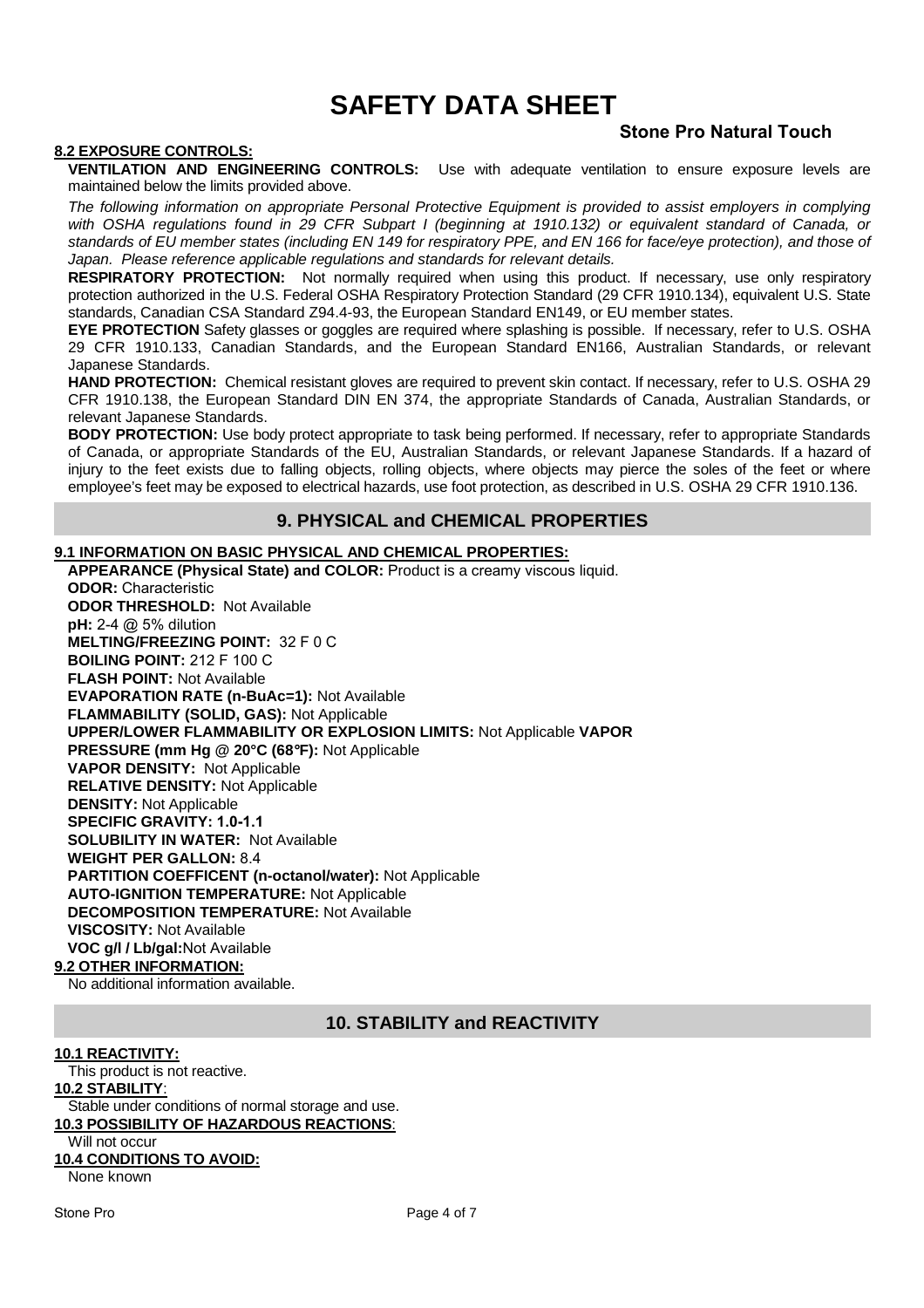# **Stone Pro Natural Touch**

### **10.5 MATERIALS WITH WHICH SUBSTANCE IS INCOMPATIBLE:**

None known

### **10.6 HAZARDOUS DECOMPOSITION PRODUCTS:**

Carbon dioxide, carbon monoxide and phosphorous compounds.

### **11. TOXICOLOGICAL INFORMATION**

### **11.1 INFORMATION ON TOXICOLOGICAL EFFECTS:**

**TOXICITY DATA:** 

No toxicity data available.

**SUSPECTED CANCER AGENT:** None of the ingredients within this product are found on the following lists: FEDERAL OSHA Z LIST, NTP, IARC, or CAL/OSHA and therefore are not considered to be, or suspected to be, cancer-causing agents by these agencies.

**IRRITANCY OF PRODUCT:** This product may be irritating to skin or eyes.

**SENSITIZATION TO THE PRODUCT:** This product is not considered a respiratory system or skin sensitizer.

**REPRODUCTIVE TOXICITY INFORMATION:** No information concerning the effects of this product and its components on the human reproductive system.

**SPECIFIC TARGET ORGAN TOXICITY – SINGLE EXPOSURE:** None known **SPECIFIC TARGET ORGAN TOXICITY – REPEATED EXPOSURE:** None known **ASPIRATION HAZARD:** None

# **12. ECOLOGICAL INFORMATION**

### **12.1 TOXICITY:**

No toxicity data available.

**12.2 PERSISTENCE AND DEGRADABILITY:** 

No specific data available on this product.

**12.3 BIOACCUMULATIVE POTENTIAL:** 

No specific data available on this product.

### **12.4 MOBILITY IN SOIL:**

No specific data available on this product.

### **12.5 RESULTS OF PBT ANDvPvB ASSESSMENT:**

No specific data available on this product.

### **12.6 OTHER ADVERSE EFFECTS:**

No specific data available on this product.

ALL WORK PRACTICES MUST BE AIMED AT ELIMINATING ENVIRONMENTAL CONTAMINATION.

### **12.7 WATER ENDANGERMENT CLASS:**

Water endangering in accordance with EU Guideline 91/155-EWG. Not determined

# **13. DISPOSAL CONSIDERATIONS**

### **13.1 WASTE TREATMENT METHODS:**

Waste disposal must be in accordance with appropriate U.S. Federal, State, and local regulations, those of Canada, Australia, EU Member States and Japan.

**13.2 EU Waste Code:**

Not determined

# **14. TRANSPORTATION INFORMATION**

### US DOT, IATA, IMO, ADR:

| U.S. DEPARTMENT OF TRANSPORTATION (DOT) SHIPPING REGULATIONS: This product is classified (per 49 CFR |                        |  |  |  |  |
|------------------------------------------------------------------------------------------------------|------------------------|--|--|--|--|
| 172.101) by the U.S. Department of Transportation, as follows.                                       |                        |  |  |  |  |
| <b>14.1 PROPER SHIPPING NAME:</b>                                                                    | Non-Regulated Material |  |  |  |  |
| <b>14.2 HAZARD CLASS NUMBER and DESCRIPTION:</b>                                                     | None                   |  |  |  |  |
| <b>14.3 UN IDENTIFICATION NUMBER:</b>                                                                | None                   |  |  |  |  |
| <b>14.4 PACKING GROUP:</b>                                                                           | None                   |  |  |  |  |
| <b>14.5 DOT LABEL(S) REQUIRED:</b>                                                                   | None                   |  |  |  |  |
| <b>NORTH AMERICAN EMERGENCY RESPONSE GUIDEBOOK NUMBER: None</b>                                      |                        |  |  |  |  |
| <b>RO OUANTITY:</b>                                                                                  | None                   |  |  |  |  |

**14.6 MARINE POLLUTANT:** None of the components of this product are designated by the Department of Transportation to be Marine Pollutants (49 CFR 172.101, Appendix B).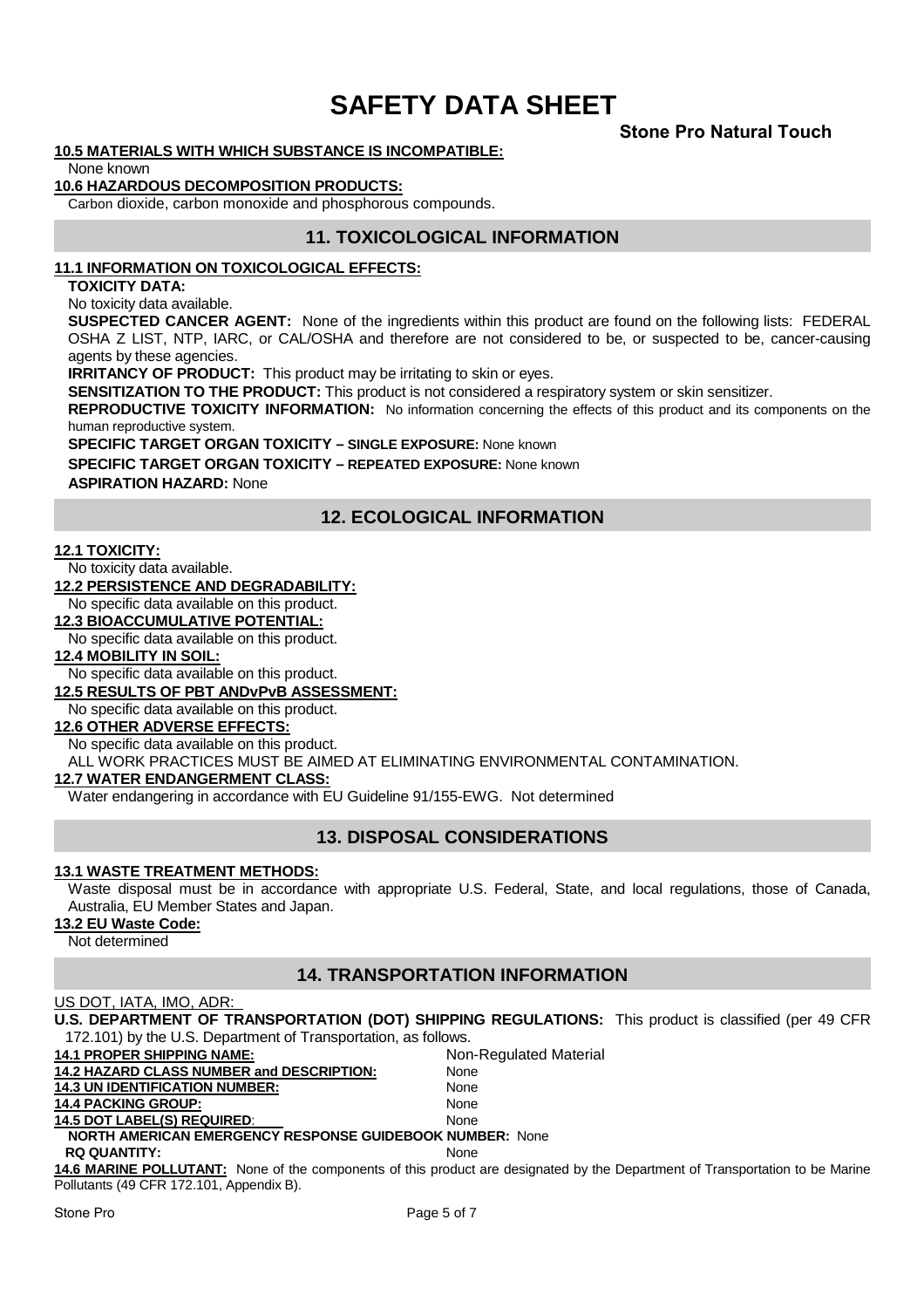# **Stone Pro Natural Touch**

### **14.7 SPECIAL PRECAUTIONS FOR USER:**

Avoid exposure

### **14.8 INTERNATIONAL TRANSPORTION:**

INTERNATIONAL AIR TRANSPORT ASSOCIATION SHIPPING INFORMATION (IATA): This product is not considered as dangerous goods.

INTERNATIONAL MARITIME ORGANIZATION SHIPPING INFORMATION (IMO): This product is not considered as dangerous goods.

### **14.9 TRANSPORT IN BULK ACCORDING TO ANNEX II OF MARPOL 73/78 AND IBC CODE:**

EUROPEAN AGREEMENT CONCERNING THE INTERNATIONAL CARRIAGE OF DANGEROUS GOODS BY ROAD (ADR): This product is not considered by the United Nations Economic Commission for Europe to be dangerous goods.

# **15. REGULATORY INFORMATION**

### **15.1 UNITED STATES REGULATIONS:**

**U.S. SARA REPORTING REQUIREMENTS:** The components of this product are not subject to the reporting requirements of Sections 302, 304, and 313 of Title III of the Superfund Amendments and Reauthorization Act.

**U.S. SARA THRESHOLD PLANNING QUANTITY:** There are no specific Threshold Planning Quantities for the components of this product. The default Federal MSDS submission and inventory requirement filing threshold of 10,000 lbs (4,540 kg) therefore applies, per 40 CFR 370.20.

**U.S. CERCLA REPORTABLE QUANTITY (RQ):** None

**U.S. TSCA INVENTORY STATUS:** The components of this product are listed on the TSCA Inventory or are exempted form listing.

### **OTHER U.S. FEDERAL REGULATIONS:** None

**CALIFORNIA SAFE DRINKING WATER AND TOXIC ENFORCEMENT ACT (PROPOSITION 65):** Ingredients within this product are not on the Proposition 65 Lists.

### **15.2 CANADIAN REGULATIONS:**

**CANADIAN DSL/NDSL INVENTORY STATUS:** The components of this product are on the DSL Inventory, or are exempted from listing.

**OTHER CANADIAN REGULATIONS:** Not applicable.

**CANADIAN ENVIRONMENTAL PROTECTION ACT (CEPA) PRIORITIES SUBSTANCES LISTS:**

This product has been classified in accordance with the hazard criteria of the Controlled Products Regulations and the MSDS contains all of the information required by those regulations.

**CANADIAN WHMIS CLASSIFICATION and SYMBOLS:** This product is classified D2B, Materials causing other toxic effects, per WHMIS Controlled Product Regulations.



### **15.3 EUROPEAN ECONOMIC COMMUNITY INFORMATION**:

This product does meet the definition of a hazardous substance or preparation as defined by the European Union Council Directives 67/548/EEC, 1999/45/EC, 1272/2008/EC and subsequent Directives. See Section 2 for full Details.

### **15.4 AUSTRALIAN INFORMATION FOR PRODUCT:**

The components of this product are listed on the International Chemical Inventory list.

### **15.5 JAPANESE INFORMATION FOR PRODUCT:**

#### **JAPANESE MINISTER OF INTERNATIONAL TRADE AND INDUSTRY (MITI) STATUS:**

The components of this product are not listed as Class I Specified Chemical Substances, Class II Specified Chemical Substances, or Designated Chemical Substances by the Japanese MITI.

#### **JAPANESE ENCS INVENTORY:**

The components of this product are on the ENCS Inventory as indicated in the section on International Chemical Inventories, below. **POISONOUS AND DELETERIOUS SUBSTANCES CONTROL LAW:**

No component of this product is a listed Specified Poisonous Substance under the Poisonous and Deleterious Substances Control Law.